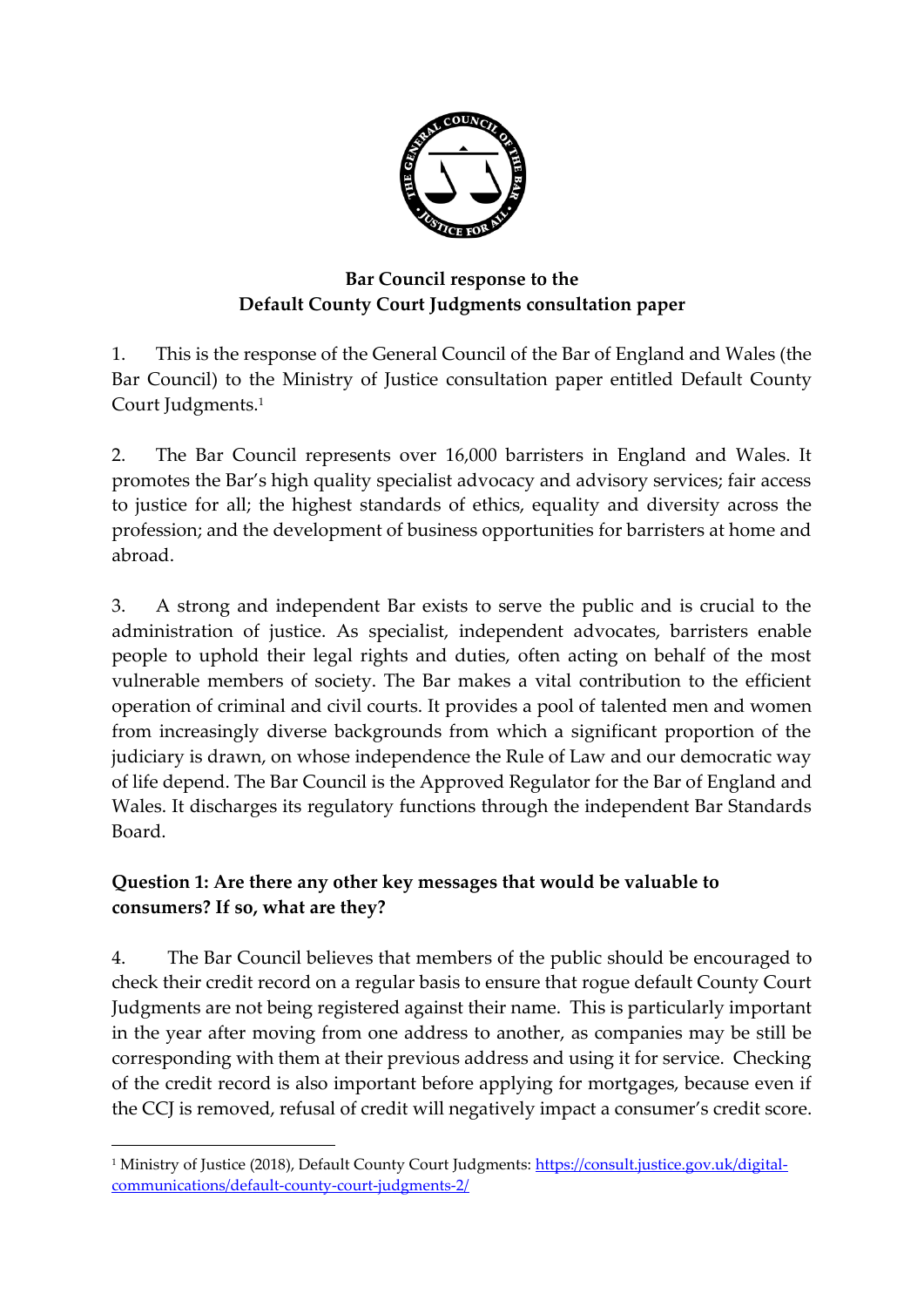5. The Bar Council believes that consumers should be advised how they are able to challenge default County Court Judgments and the importance of doing so promptly.

#### **Question 2: Are there any other aims or responsible behaviours the improved public information should include, and why?**

6. The Bar Council does not have any comments in response to this question.

# **Question 3: Are there any other actions the Government could take to improve public information that are not included in this paper? Please give details**.

7. One very important action that the Government could take to improve public information is to ensure that everyone has access to professional legal advice, especially the poorest and most vulnerable in society, who are both the most likely to have problems with debt and the least likely to be able to access advice.

# **Question 4: How can the advice sector and claimant organisations ensure that the industry actively signposts consumers to a government source of information?**

8. The Bar Council does not have any comments in response to this question.

# **Question 5: What options should be available to help people who are vulnerable or have difficulty accessing information get the guidance they need?**

9. See the response to Question 3 above.

# **Question 6: Do you agree with this proposal? If you do not, please explain your answer.**

10. The Bar Council considers that the current proposal is too conservative, as it depends on the consumer satisfying a claim which may not be meritorious. The Bar Council is also concerned that amounts being claimed are inflated through enforcement charges, which may be difficult for consumers to challenge.

11. The Bar Council does not consider that it is satisfactory that a CCJ should remain on a consumer's credit record where they have been served at an address at which the consumer does not reside and where the consumer disputes the amount being claimed. This is particularly important because of the length of time that the CCJ can remain on a consumer's credit record before a claim is finally struck out at trial, often more than a year later, severely hampering the consumer's ability to access credit in the interim.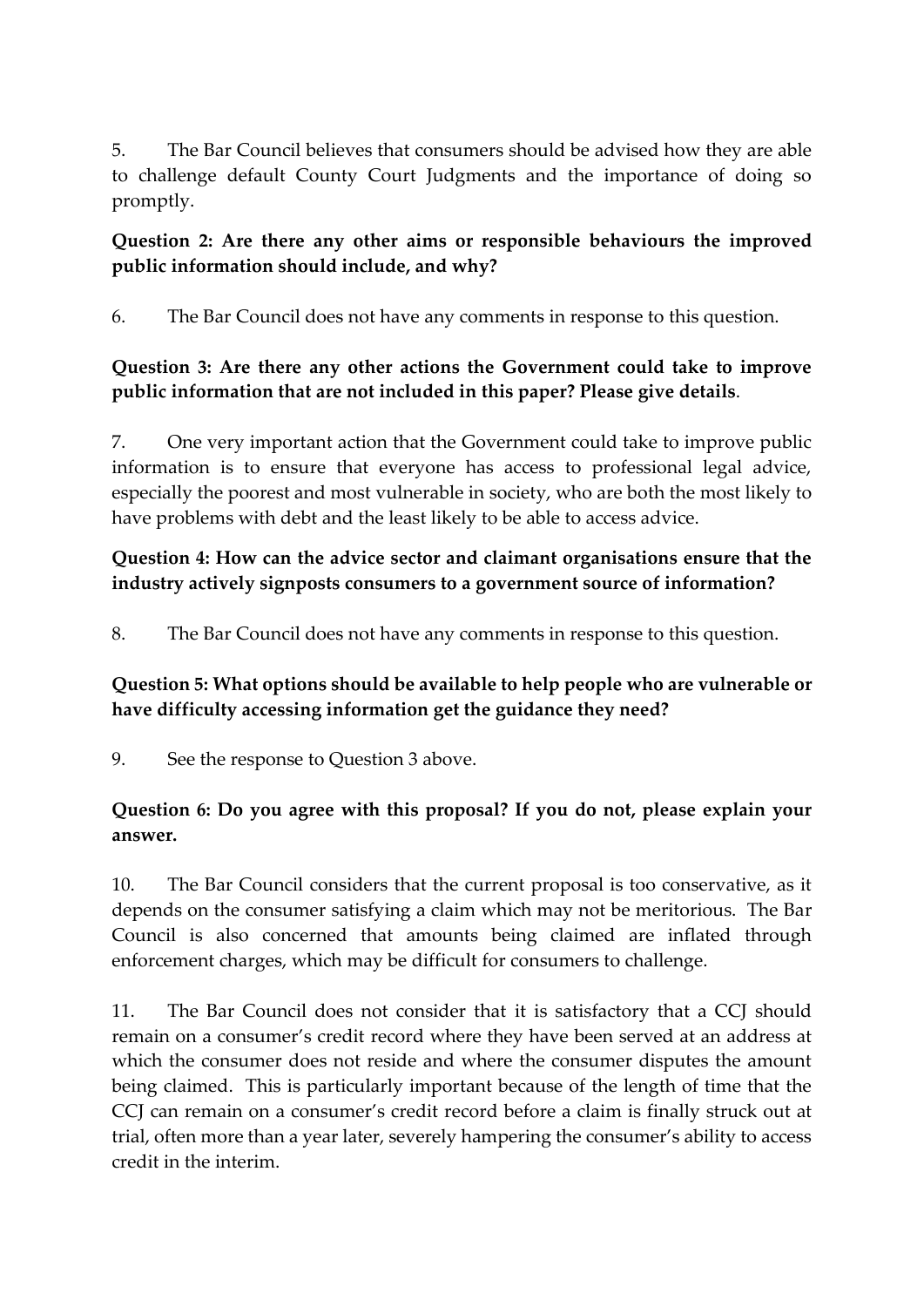12. The Bar Council considers a system that places the consumer back in the position as if they had been properly served to be far preferable and proposes the following:

a. A specific category is created for setting aside default judgment when there has been service at an address at which the consumer does not reside.

b. The consumer signs a statutory declaration that there has been service at an address at which the consumer does not reside, much as consumers currently do for traffic offences.

c. The test of a real prospect of successfully defending the claim is eliminated for this category of setting aside default judgment and setting aside of default judgment is automatic for this specific category.

d. The process of setting aside default judgment in this category should not require a full court hearing, as the present system of setting aside default judgments is slow, laborious and expensive, as well as placing a strain on court resources.

e. CCJs are automatically removed from the register pending the final determination of the claim.

#### **Question 7: How should a defendant satisfy the Court that they did not have prior knowledge of the County Court judgment?**

13. The Bar Council suggests a statutory declaration. This is currently done by consumers for traffic offences.

**Question 8: Does the current six-year period for County Court judgments remaining on the Register strike the right balance between, on the one hand, ensuring that people do not experience excessive detriment from past debts, while on the other ensuring that banks and other lenders have the information they need to decide who to lend to?** 

14. The period should certainly not be any longer, as this would risk blighting people's lives for a single instance of temporary financial difficulties that may have arisen through no fault of the debtor's due to *e.g.* illness or loss of a job.

**Question 9: Should other steps be taken to alert a person that a default judgment has been entered against them? If so what are they, and who should take them?**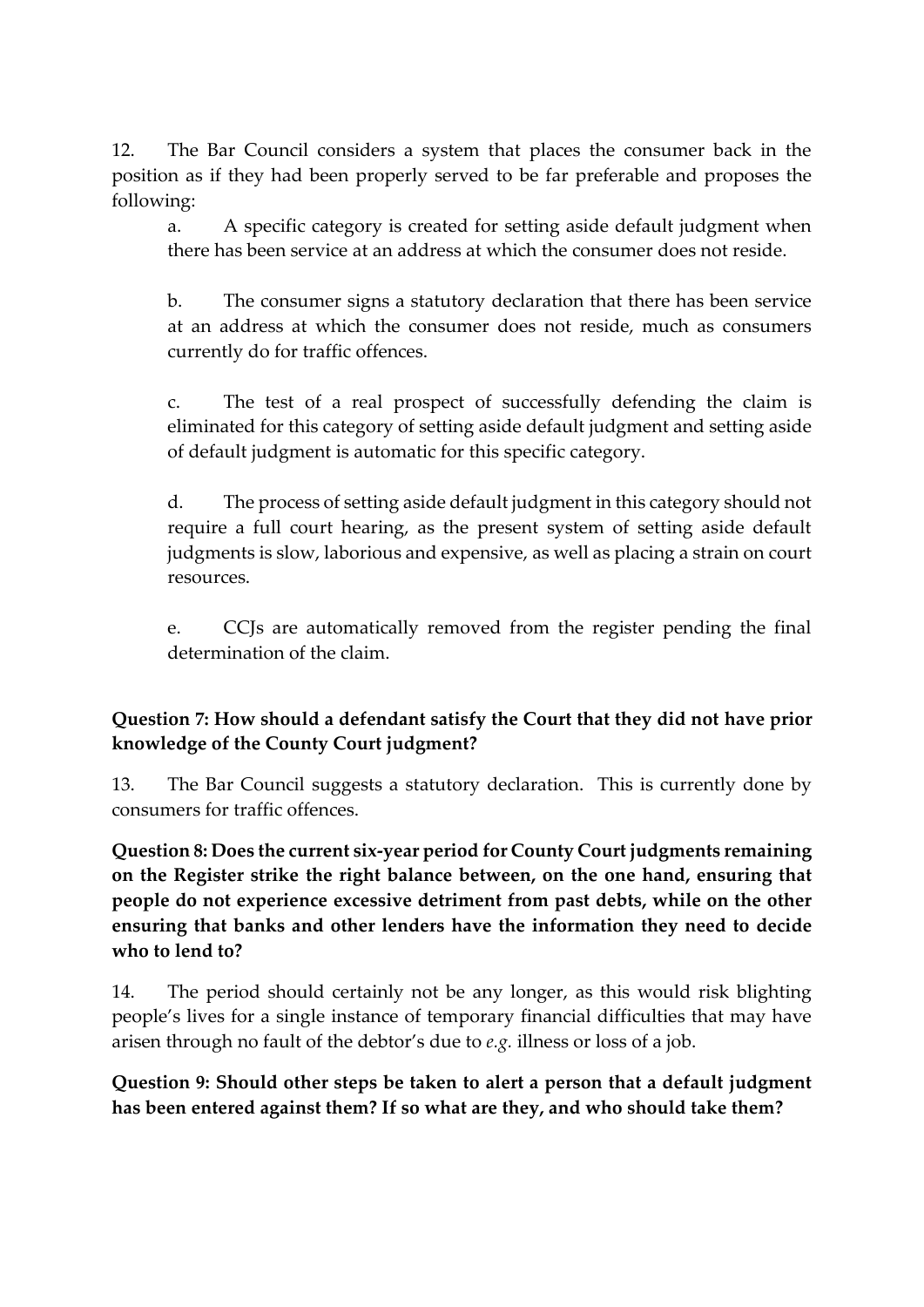16. It is difficult to see what further steps could be taken beyond service of the judgment at the address given on the Claim Form, when the problem arises from that address itself not being current.

**Question 10: Do you have experience of, or information about, County Court judgments that have been entered against a debtor without their knowledge where claimants are deliberately using an old address? If you do, please give details.** 

17. The Bar Council does not have any comments in response to this question.

#### **Question 11: How can this be avoided?**

18. The current Statement of Truth on the standard Claim Form does not make clear that the Claimant is thereby certifying that the address given for the Defendant is accurate. It would be better if this were made explicit, as this would discourage Claimants from using addresses which are known to be old. At the same time this could both deal with the issue raised under Question 6 above and simplify the process for seeking permission for alternative service.

19. We suggest the Statement of Truth could be expanded to include a section along the lines of the following suggested wording:

*Defendant's address for service – tick ONE box:*

- *Documents are to be served on the Defendant's legal representatives who have notified the Claimant that they are instructed to accept service.*
- *The address given for the Defendant is a postal address which the Claimant believes to be current, having received correspondence from the Defendant at this address within the last three months.*
- *The address given for the Defendant is a postal address which is the most recent address known to the Claimant, but the Claimant has not received correspondence from the Defendant within the last three months. NOTE: if this address is used for service, any judgment obtained in default of a response will be set aside if the Defendant satisfies the court that the documents were not received and the Defendant disputes the claim.*
- *The Claimant does not know the Defendant's current postal address and will serve the documents on the Defendant by one of the following methods:*

*\_\_\_\_\_\_\_\_\_\_\_\_\_\_\_\_\_\_\_\_\_\_\_\_\_\_\_\_\_\_*

o *by sending copies to the following email address/fax number [delete as applicable] which the Claimant believes to be current:*